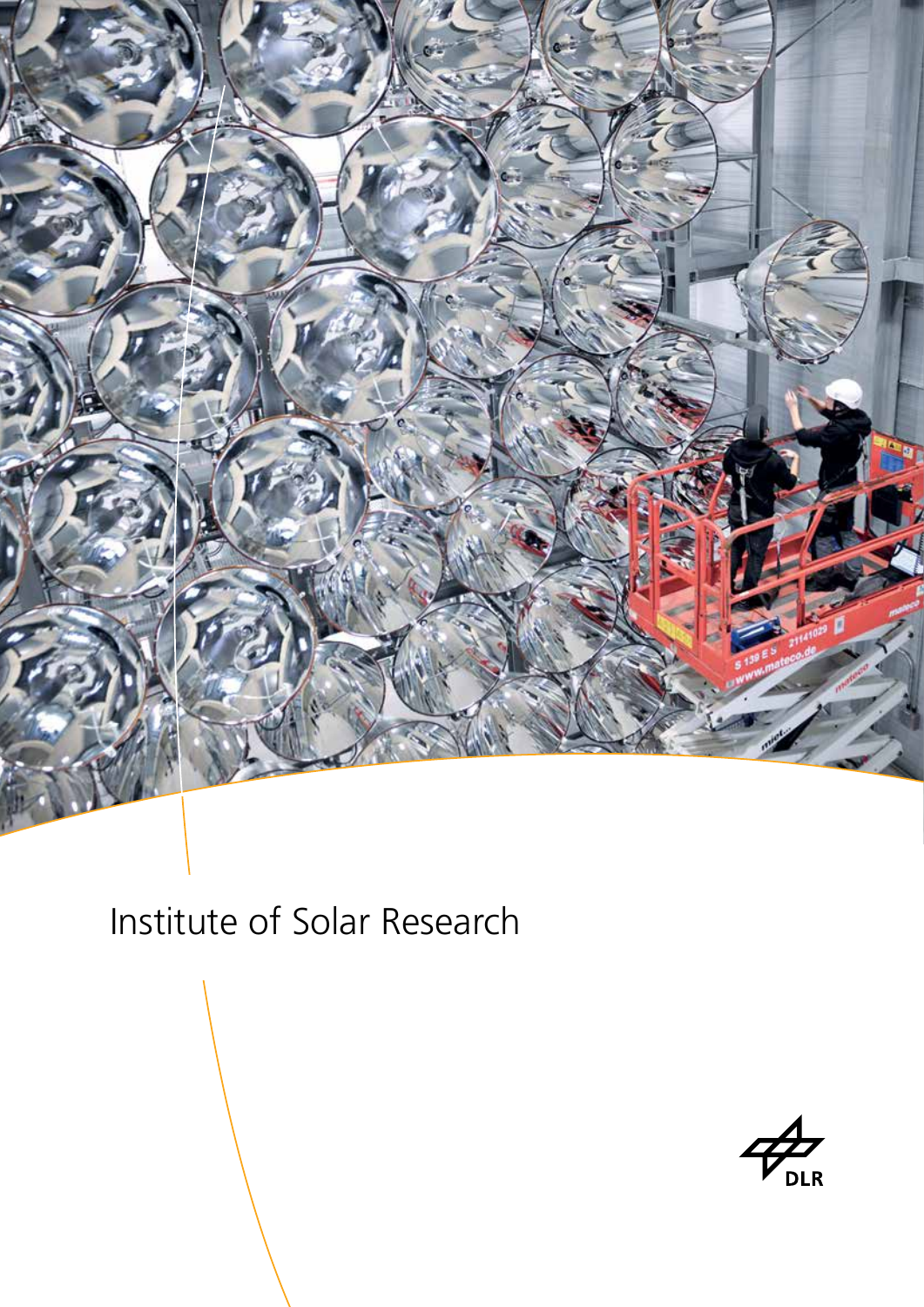# Research for global climate protection



The Juelich Solar Tower: DLR's experimental solar thermal power plant.

2

The DLR Institute of Solar Research develops concentrating solar technologies for electricity, process heat and fuel generation. Additionally, the Institute conducts research into measurement techniques for the thermal characterisation of building envelopes.

The Institute's employees are based at the DLR sites in Cologne, Stuttgart and Juelich, as well as in Almería in the south of Spain. In Juelich, the Institute operates Germany's one-of-a-kind experimental solar thermal power plant – the Juelich Solar Tower – as well as Synlight, the world's largest artificial sun.

### Concentrating solar technologies

In concentrating solar technologies, mirrors concentrate the sun's radiation in order to generate high-temperature heat. Like in conventional power plants, the heat can be converted into electricity or used in industrial processes, for instance in fuel production. Heat is easier to store than electricity, so these systems are particularly well suited for providing energy upon demand – whether or not the sun is shining. However, further cost reduction is required before this climate-friendly technology can replace fossil fuels for electricity, heat and fuel production, or in the transport sector. Additional research and development is essential for this to happen.

### Our mission

The Institute of Solar Research bridges basic research and large-scale implementation. We collaborate with industry and research partners to develop solutions for application-oriented research and development tasks. The resulting cost-efficient technologies are intended to supply the growing energy market in the world's sunbelt with electric power on demand, high-temperature process heat and sustainably produced fuels. Developing new concentrating solar technologies is a long-term, complex, multi-disciplinary process – several steps are required to bring an initial idea to market maturity. The ultimate goal is to transfer the knowhow especially to national and European industrial enterprises active in the global market.

#### Collaboration and networks

The Institute pursues a collaborative strategy with a distinctly international focus, because the economical use of concentrated solar technologies demands high direct irradiation. Therefore, the most suitable locations are deserts. Our collaboration with the Spanish research centre CIEMAT over the past three decades deserves special mention in this regard. The Institute coordinates its collaborative research strategy with other stakeholders through its active participation in national, European and international research and industry networks. The Institute of Solar Research is contributing to the establishment of concentrating solar technologies in target markets around the world.

> Parabolic technology trough test facility for the advancement of direct solar steam generation at the Spanish Plataforma Solar de Almería.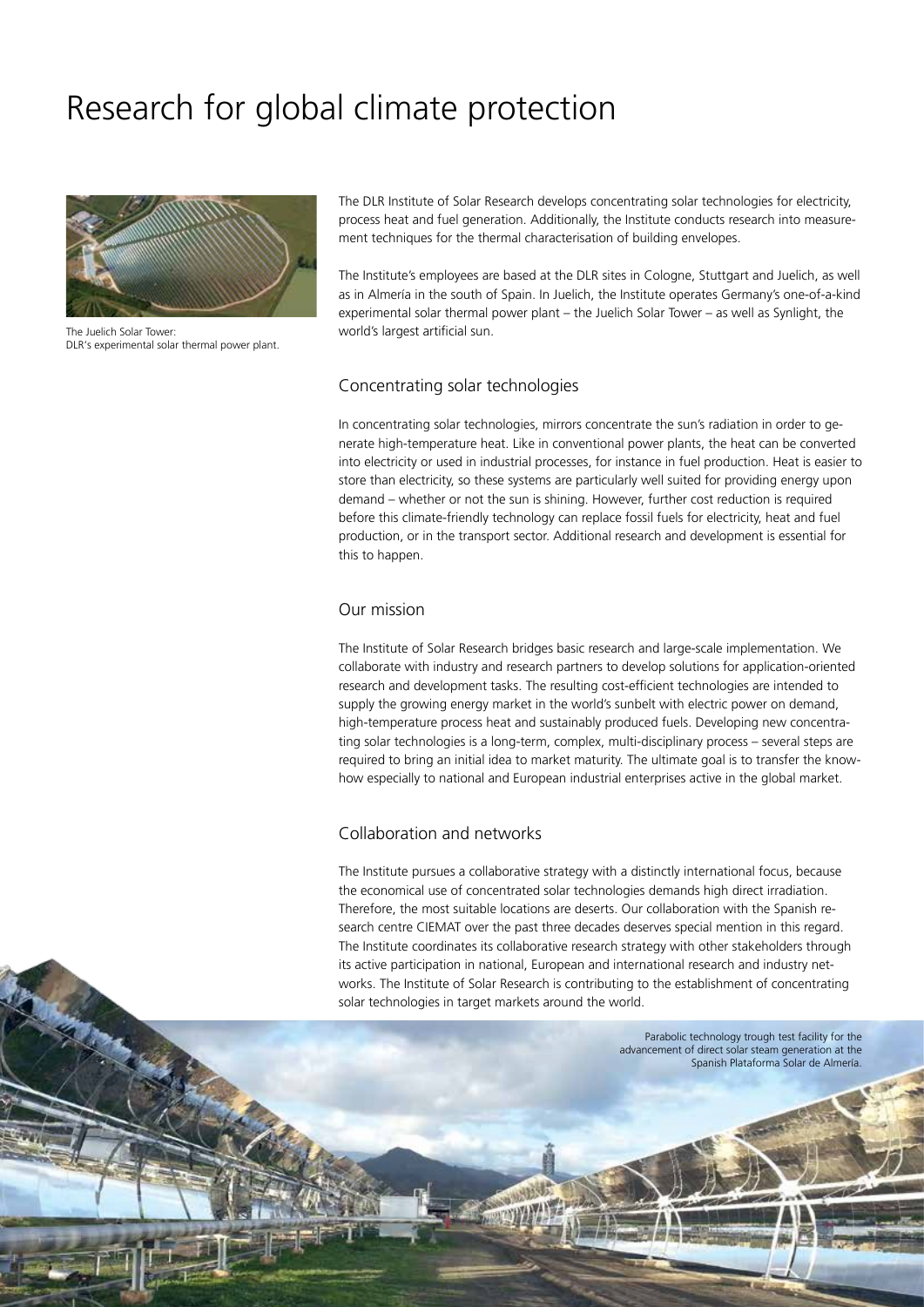## Research areas

## Enhancing efficiency

Improving the efficiency of conversion processes connected downstream in solar power plants is possible by increasing the temperature levels of the heat input. The Institute of Solar Research investigates which materials, heat transfer fluids and systems are particularly suitable for absorbing and transferring the required high temperatures; to do this, it develops, tests and qualifies the necessary processes, components and system solutions.

In the research for parabolic trough systems we address the use of solar power for direct steam generation and the application of alternative heat-transfer media, such as molten salts. For solar tower technologies our researchers are working on alternative concepts with air, molten salts and particles as heat-transfer fluids. Solar tower systems offer substantial potential for reducing costs, as they deliver higher temperatures, thus enabling more efficient power generation processes.

## Durability testing and performance analyses

Component manufacturers and power plant operators have a vested interest in identifying the degree to which different influences impact the service life of their components. The Institute operates special test laboratories and test rigs to provide answers to these questions. Additionally, methods developed at the Institute are used to measure and simulate components, collector systems or entire solar fields.

## Solar energy meteorology

The Institute of Solar Research also investigates the influence of various meteorological parameters on the performance of solar power plants and develops suitable forecasting systems.

## Solar chemical processes

Thermochemical methods use concentrated solar radiation to generate solar fuels and to store the sun's energy chemically. This requires fundamental research in the fields of catalysis and redox chemistry, as well as the development and simulation of components, processes and plants. The second focus is on processes that harness solar radiation to eliminate contaminants or to produce materials such as cement or aluminium.

## Thermal characterisation of building envelopes

Exact knowledge of the energetic properties of the construction materials is essential for cost-effective and resourceefficient restoring of existing buildings.

To this end, the Institute collaborates with other DLR institutes involved in aerospace research to develop contactless measurement and analysis systems, such as radar. These techniques should enable the analyses of construction material and quickly analyse the building's material and envelope to determine the causes of energy loss. The acquired data enable dynamic simulations of the building and are the basis for an energy-efficient and cost-effective restoring.



Installation of the CentRec particle receiver on the 'Research Level' of the Juelich Solar Tower.



Preparation for a wind tunnel test to measure convective heat loss in a solar tower model.

The QFly qualification toolbox, developed by the Institute of Solar Research: a drone takes images of the solar field, which are then analysed by the special software to identify any faults in the facility.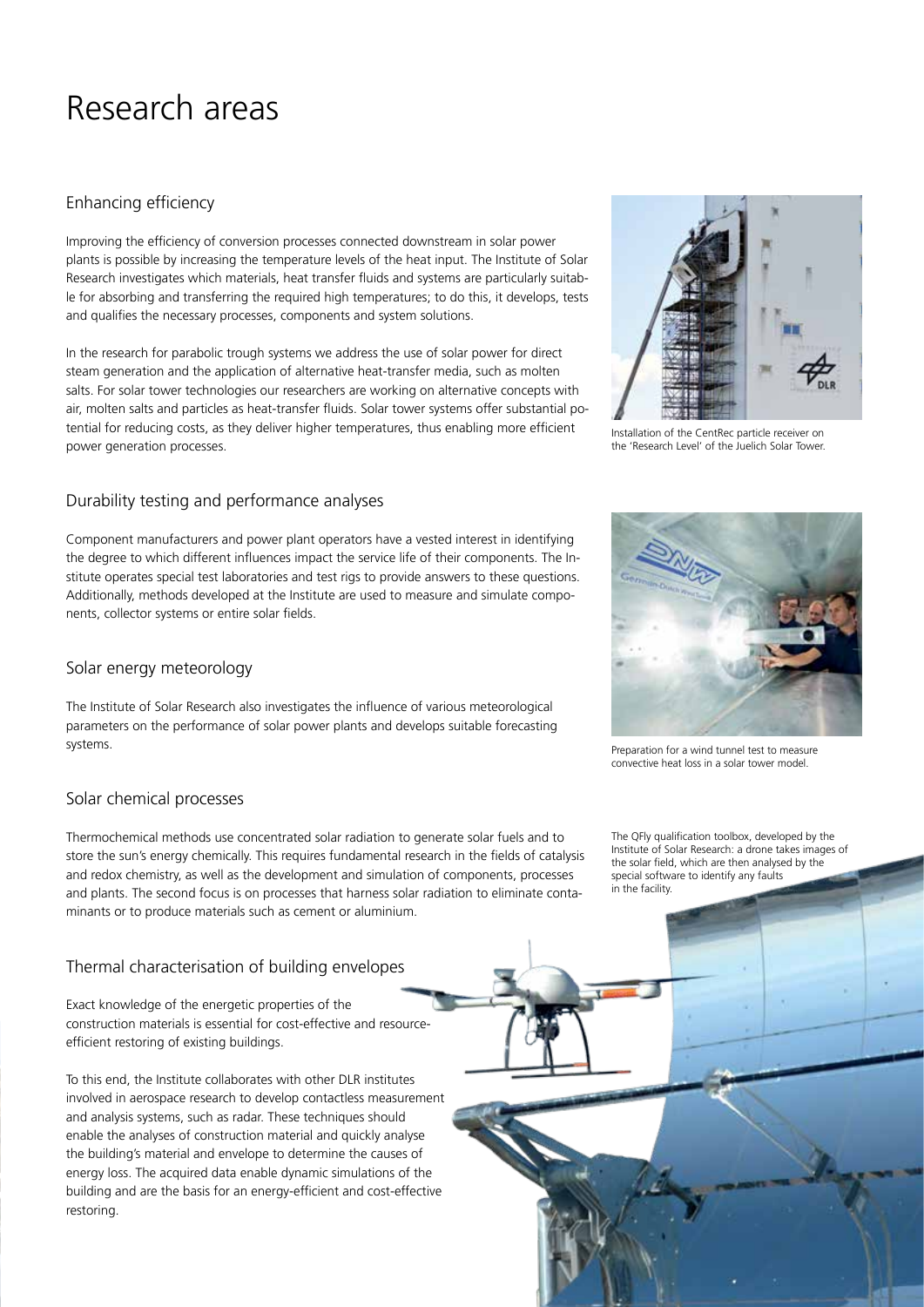# Research infrastructure



Setting up a test facility to split sulphuric acid – a sub-process in the thermochemical production of hydrogen – on the 'Research Level' of the Juelich Solar Tower.



Synlight is equipped with three radiation test chambers. In the first series of experiments conducted at the facility, DLR scientists are testing processes for the solar generation of hydrogen. Image: DLR/Hauschild

Solar tower at Plataforma Solar de Almería – Europe's pre-eminent research facility for concentrating solar power technologies.



Developing concentrating solar technologies requires powerful infrastructure in order to deliver high radiation flux densities. The Institute operates large-scale facilities, test laboratories and rigs at three locations in Germany and at its research partner CIEMAT's Plataforma Solar de Almería facility, all of which have set new global standards. This infrastructure offers solar researchers ideal conditions to conduct basic research, for application-oriented projects and to provide services to customers in the industrial sector and the research community.

### Juelich Solar Tower

DLR has owned the experimental solar thermal power plant since 2011. It is used for research purposes and as a reference facility for future commercial power plants. The concentrated solar radiation is converted into heat in a ceramic honeycomb structure, the volumetric receiver, which was developed by the Institute, in cooperation with the Solar Institute Juelich and industrial partner Kraftanlagen München GmbH. In 2017, the Institute started operating the heliostat test platform HELITEP for the qualification of new heliostats right next to the solar tower's heliostat field.

### Synlight<sup>®</sup> – the world's largest artificial sun

Synlight offers entirely new opportunities for solar process engineering, the solar thermal power plant industry and the aerospace sector. Its applications focus on developing production processes for solar fuels, as well as on testing the thermal load of components for use in solar thermal power plants, aeronautics or aerospace. Specialists from the Institute of Solar Research assist users in the preparation and execution of the experiments. Three test chambers installed at the facility can be exposed to a radiation of up to 310 kilowatts and a flux density of up to 12,5 megawatts per square metre.

### Solar furnace and high-flux solar simulator in Cologne

The solar furnace in Cologne achieves a flux density of up to five megawatts per square metre with a maximum thermal output of 20 kilowatts. The high-flux solar simulator permits the same performance tests with a flux density of up to four megawatts per square metre, irrespective of weather conditions.

## QUARZ® Center

The DLR QUARZ Center operates test rigs to analyse the performance and durability of components and systems in concentrated solar power facilities. This includes the thermal qualification of absorber tubes, optical qualification of mirrors and continuous load testing of moving components such as bellows or ball joints. The test facilities are located at the DLR site in Cologne and at the Plataforma Solar de Almería.

#### Plataforma Solar de Almería (PSA; owned and operated by CIEMAT)

Scientists at the Institute of Solar Research use test facilities at the PSA in southern Spain to conduct their own tests and developmental work on solar power in close cooperation with their Spanish partners. The Institute has its own branch office in Almería.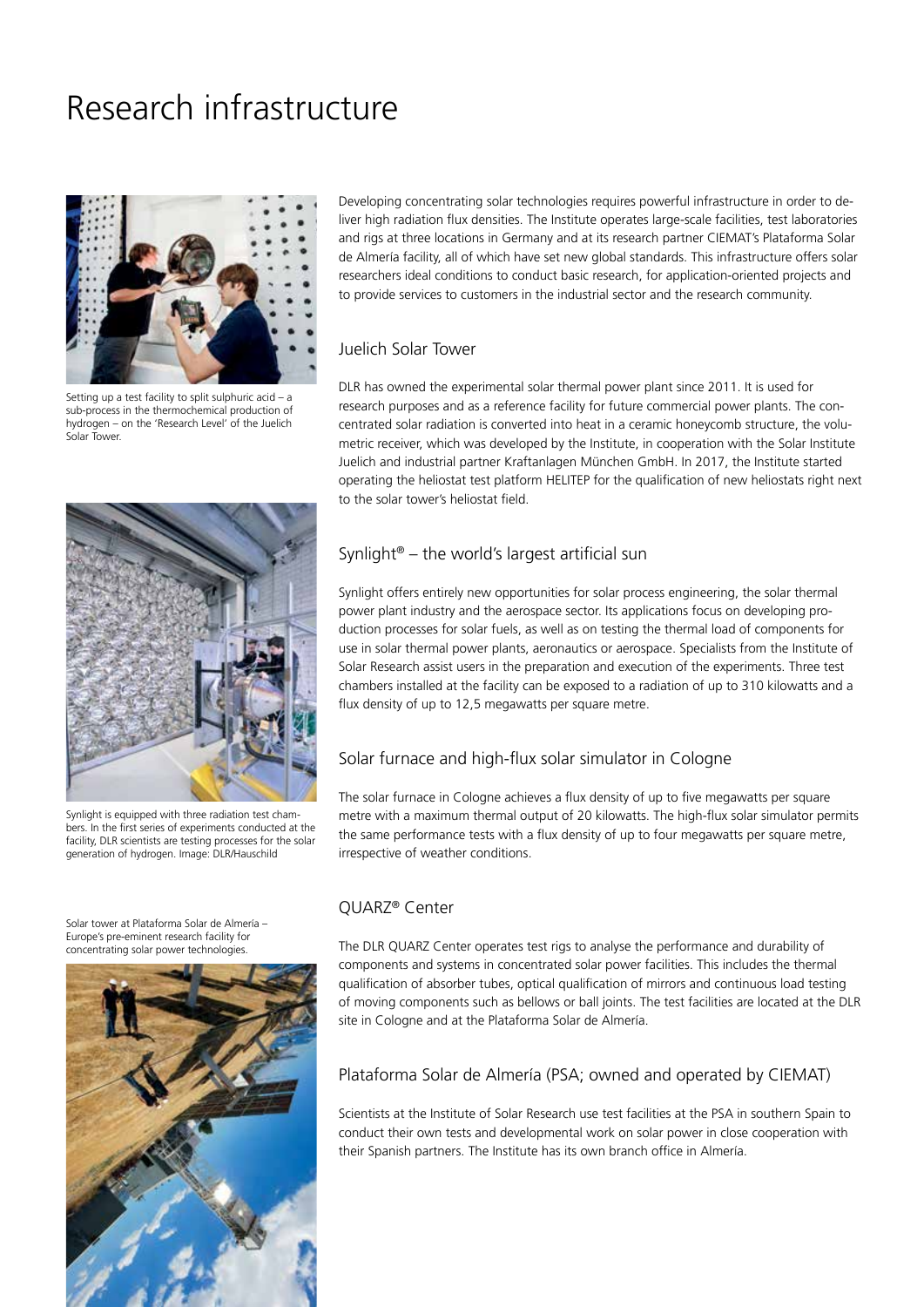## Services

## **Oualification**

The QUARZ Center of the Institute of Solar Research uses proprietary methods to test and evaluate industrial components used for solar thermal power plants under laboratory conditions and in commercial operation. These are used to develop guidelines and quality standards for concentrated solar power systems.

## Radiation tests in the solar furnace and with artificial light

The solar furnace, high-flux solar simulator and Synlight offer researchers and users from science and industry a broad variety of opportunities to experimentally use highly concentrated sunlight.

Possible applications include proof of concept and optimisation of methods for solar fuel generation, thermal load testing of receiver components or component tests for aerospace applications.

## Radiation resources

Our specialists in energy meteorology measure and model the meteorological parameters relevant to solar power plants and identify possible influences on concentrated solar power systems performance.

## Simulation and forecasts

The Institute of Solar Research develops software tools that assist in the design of single components as well as entire systems. Moreover, the institute provides tools for the techno-economic assessment of concentrated solar power systems.

## Support in R&D projects and consulting

Scientists at the Institute of Solar Research support research institutions, industrial companies and project developers in all phases of R&D projects. Examples of their consultancy services include feasibility studies, support in site-specific technology selection and advice on innovative power plant projects.



Special test rigs at the QUARZ Center measure the optical characteristics of the receivers, absorber tubes and solar mirrors.



The DLR solar furnace: the mirrors of the concentrator focus the radiation onto an experimental set-up inside the laboratory building.

The short-term forecast system WOBAS calculates real-time irradiation values on the solar field and how plant.

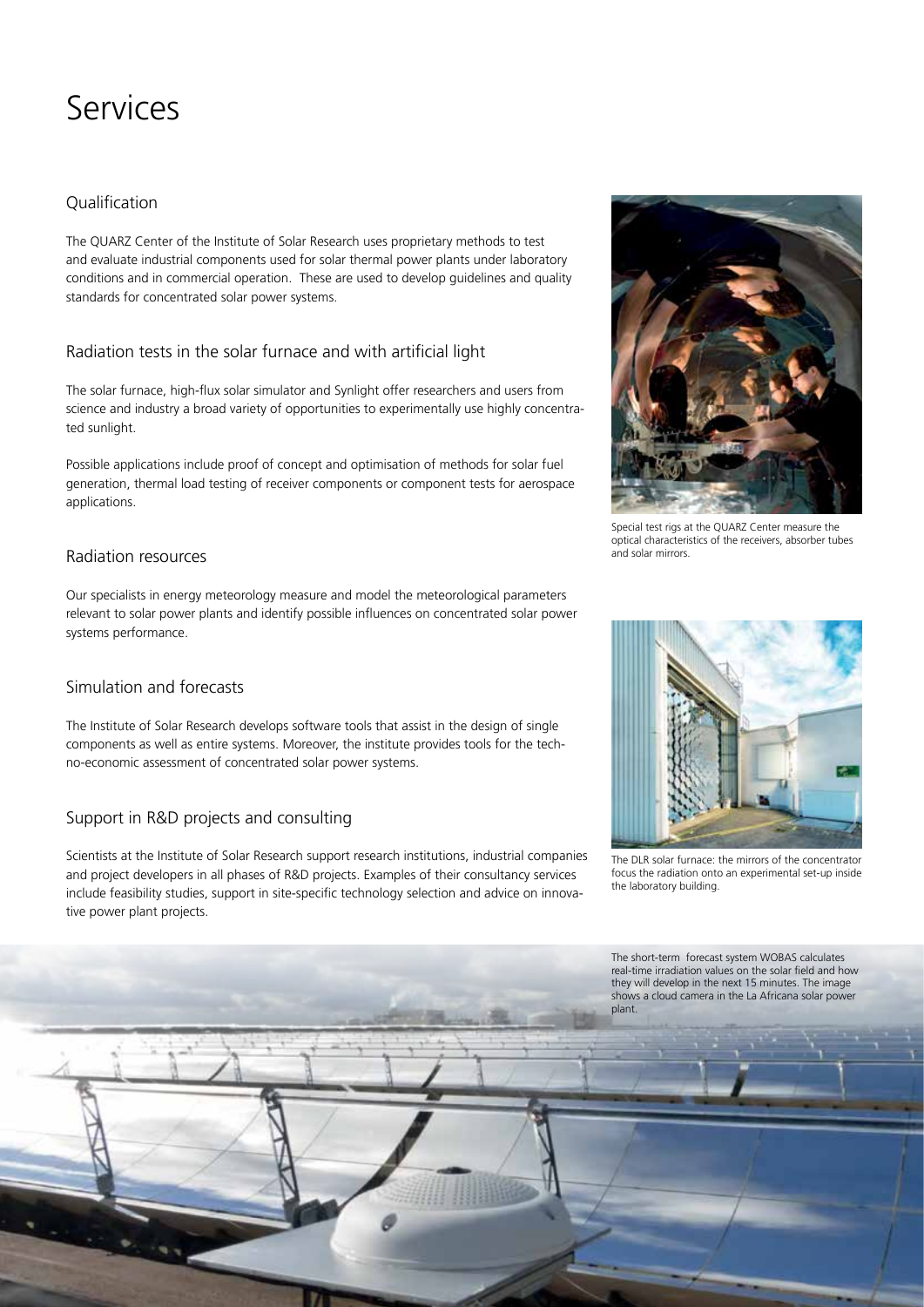# The Institute in numbers

Since its inception in 2011, the Institute of Solar Research has continually expanded its research activities and services. The available annual budget reached 15 million euro in 2017. A significant portion of its resources is provided by public-sector funding bodies within the framework of competitive calls for industrial consortium projects. This is reflected in the high quota of third party funding, which reached 70% in 2017. The high share of project related income lead to a fluctuating budged over the years.

Between 2011 and 2017 the institute invested 15 million euro in developing its infrastructure, whereof the largest part was dedicated to the development of the Juelich site. The total number of employees has grown from 98 at its foundation to 148 at the end of 2017, located at four sites in Germany and Spain.



# Number of employees (Status: 31.12.2017) Juelich 37 61 Cologne **Stuttgart** 25 Almería (Spain) 61 25 48 5 148 63  $\blacksquare$  Permanent contracts  $\blacksquare$  Fixed-term contracts Doctoral students n Research assistants

## DLR energy research

The Institute's work is an integral part of the DLR energy research programme. Its objective is to make cutting-edge contributions to the development of a decarbonised energy system for the future.

DLR's energy research focuses on issues with real application perspectives and the capacity to make a substantial contribution to the energy economy. The work concentrates on: - energy delivery technologies in intelligent combination with storage technologies, and

- technologies for the generation and utilisation of sustainable fuels.

Exploitation of the unique synergy potential between its research areas of Energy, Transport, Aeronautics and Space allows DLR to contribute and shape new and unparalleled insight and technological opportunities to create an integrated energy and transportation system for the future.

Heliostat field of Juelich Solar Tower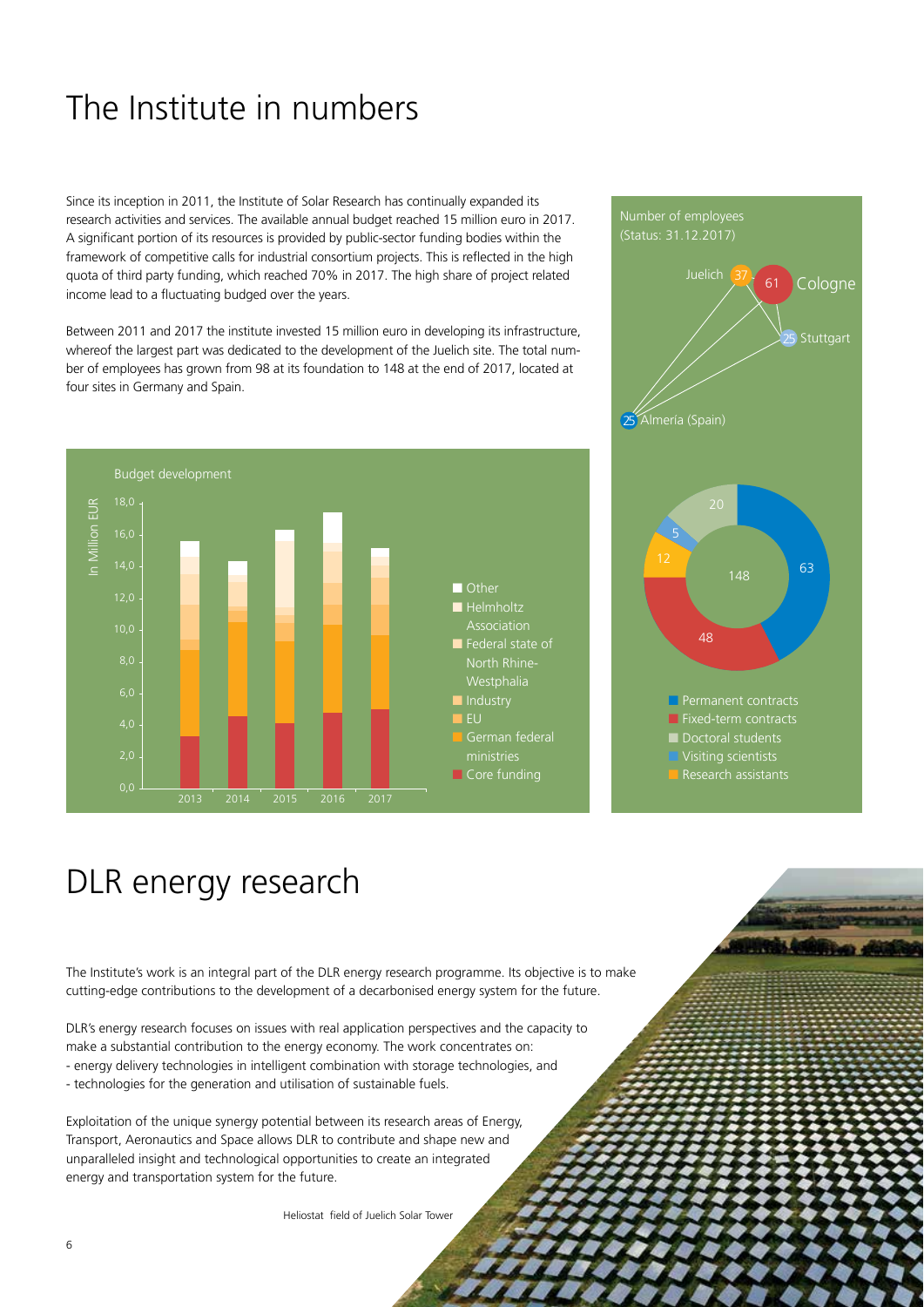## Contact



Prof. Dr.-Ing. Robert Pitz-Paal Director Cologne Phone +49 2203 601-2744 E-Mail robert.pitz-paal@dlr.de



Prof. Dr.-Ing. Bernhard Hoffschmidt Director Cologne | Juelich Phone +49 2203 601-3200 E-Mail bernhard.hoffschmidt@dlr.de



Dr.-Ing. Reiner Buck Head of Solar Tower Systems Stuttgart Phone +49 711 6862-602 E-Mail reiner.buck@dlr.de



Dr.-Ing. Kai Wieghardt Head of Solar Power Plant Technology Juelich Phone +49 2203 601-4171 E-Mail kai.wieghardt@dlr.de



Dr.-Ing. Peter Heller Head of Qualification Almería (ES) Phone +34 950 362817 E-Mail peter.heller@dlr.de



Klaus Hennecke Head of Line Focus Systems Cologne Phone +49 2203 601-3213 E-Mail klaus.hennecke@dlr.de



Prof. Dr. rer. nat. Christian Sattler Head of Solar Chemical Engineering Cologne Phone +49 2203 601-2868 E-Mail christian.sattler@dlr.de



Elke Reuschenbach Public Relations Cologne Phone +49 2203 601-4153 E-Mail elke.reuschenbach@dlr.de